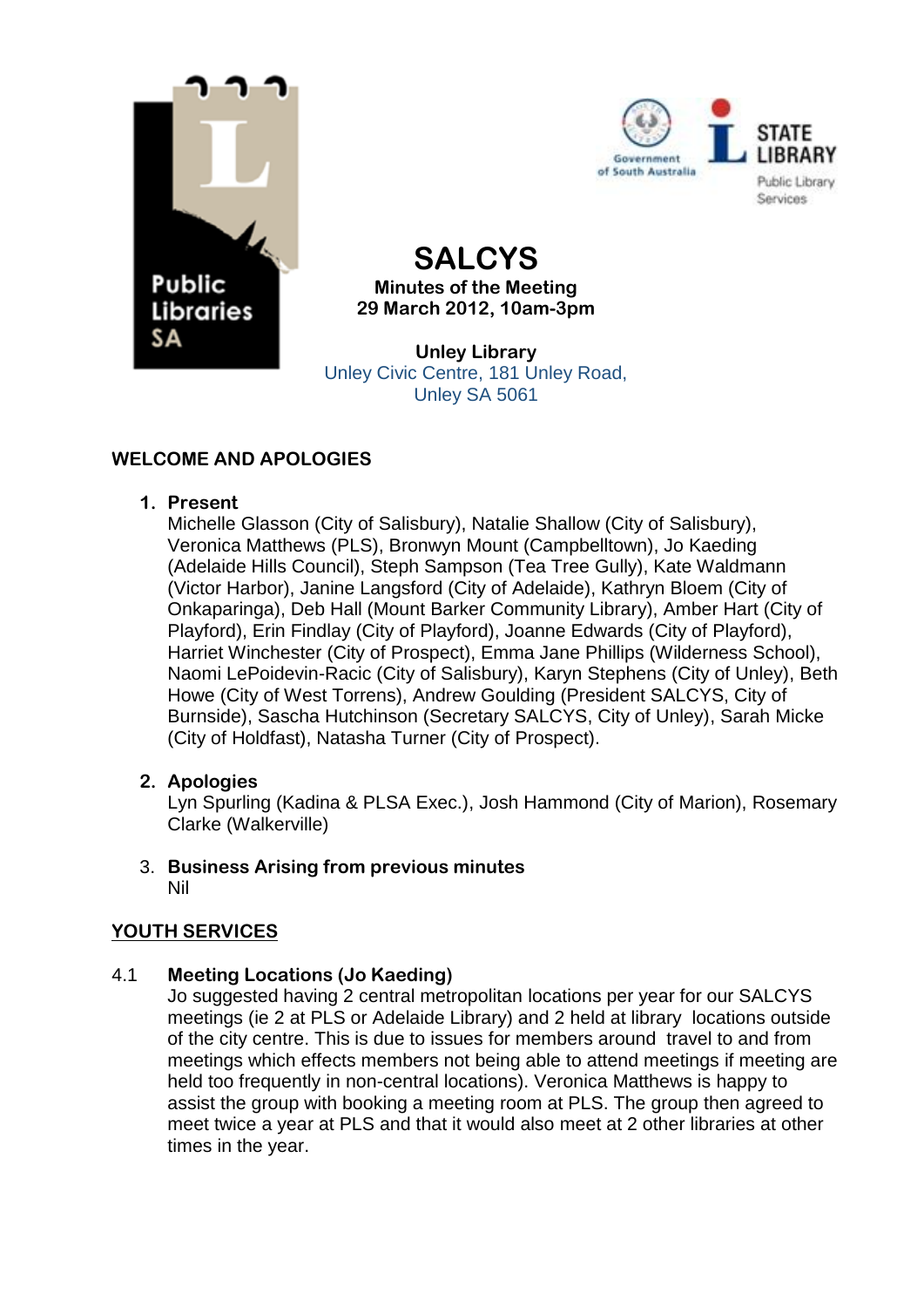## 4.2 SALCYS Yearly Planner (Andrew Goulding)

Following the group discussion on meeting locations, the next SALCYS meeting date was scheduled for Thursday 21<sup>st</sup> June at PLS. Meetings for the remainder of the year were scheduled for the week 10-14<sup>th</sup> September (possibly the Monday of that week) at Woodcroft Library (Kathryn Bloem to confirm this). The final meeting of the year is to be held at PLS on Wed  $14<sup>th</sup>$  November 2012. There was also some discussion about the idea of arranging a possible 'SALYCS 'Big Day Out' bus tour' for the last meeting of the year. A council bus could be hired from one of the libraries, (West Torrens may be able to assist) or whichever council is able to provide this service. It was suggested the group could meet at this (or a central) point for a planned bus tour of YAC services in various libraries. This would include an end-of-year lunch at a central point as part of the day. This idea was received positively by the group but it was decided it would require further planning and discussion at our next meeting/s.

# **4.3 Read This! (NYR) (Veronica Matthews)**

Veronica highlighted the *Read This!* competition for SALCYS members to promote to young people 12-18 in libraries. The aim of the competition is to encourage youth to create a book recommendation in creative form via either a picture or Youtube or physical item. Please find details of this attached to the minutes. Judges are also needed from SA for this competition, so please email Veronica if you would like to be a judge.

# 4.4 **Read it Loved it! (website) (Veronica Matthews/Andrew Goulding).**

*Read it Loved it!* is a website aimed at predominantly school-aged girls and is a comprehensive 'reader advisory style' site. The recommended book titles are presented in various age-groups, with a small review for each. The web-creator has read all the books, and so this can be quite a useful resource for staff assisting young readers.

#### 4.5 **Avcon (Kathryn Bloem)**

The Avcon conference (anime and gaming conference) is coming up soon, between July 27-29<sup>th</sup> 2012. This will be the fourth year of Public Libraries SA having a stand at the conference promoting library collections. There will be stands requiring staffing on the Saturday and Sunday and library staff are being asked to express their interest in volunteering to assist on these dates. Please email Kathryn Bloem [katblo@onkaparinga.sa.gov.au](mailto:katblo@onkaparinga.sa.gov.au) if you are able to assist. The Avcon committee are also looking at setting up a raffle for which entries can be dropped off at public libraries, to link conference participants back into libraries and visiting their local library following the event. Also if there are any events happening after AVCON which libraries would like to promote at AVCON please come forward these to Kathryn also. Veronica Matthews will investigate possibility of funds to support creating promotional materials for Avcon (eg. Wristbands, small badges etc) Onkaparinga are also trialing for the first time having a stand at *Comic-Con*, and will trial and compare this to the later Avcon event in terms of how successful it is from a library perspective.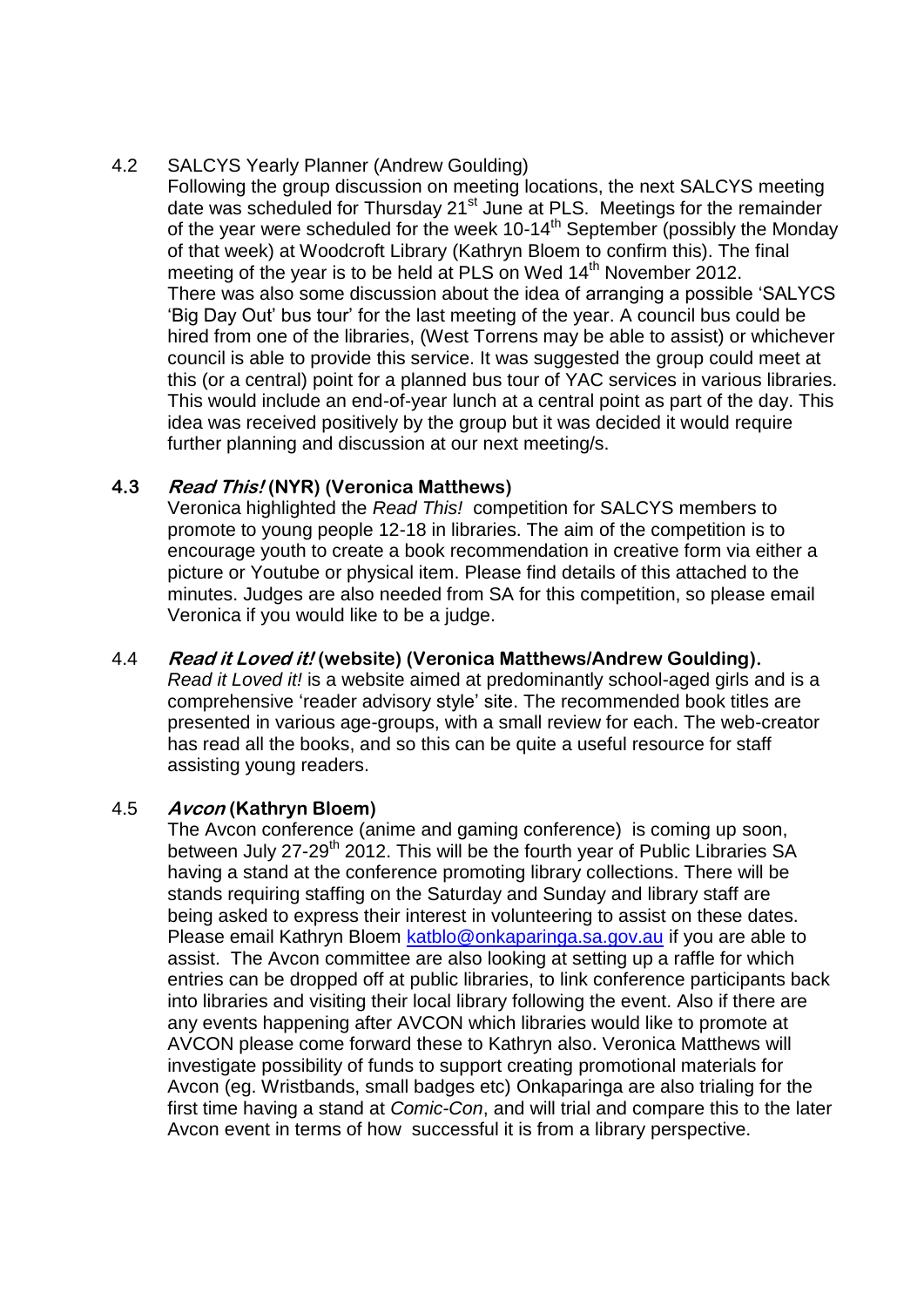## 4.6 **Premier's Reading Challenge stickers (Deb Hall)**

Discussion was had as to how libraries manage Premier's Reading Challenge titles in their collections. Suggestions were discussed of time-saving tips on managing the task of identifying and labeling books. Many libraries reserve books - or add a check-in note to identify PRC books so they they can be stickered as they come through returns. Some libraries suggest the stickering as a project for volunteers or trainees to save on staff time. Some libraries now are not stickering the books due to the time consuming nature of work. Other libraries such as Campbelltown discussed that parents and families do find the sticker identifying still valuable as a tool, and saves time identifying items. Although identifying PRC books in our collections was rated in varying degrees of value, there was also some discussion within the group around the value of promoting not only PRC books to parents and families, but to encourage students to read widely - as it's possible for children to read outside of the recommended title lists. Many parents however do find the PRC identified books a quick way to source and self-serve for age appropriate material if they are not confident of searching unassisted. Suggestions were made to modify catalogues too, to have PRC as a search term. Veronica to also discuss with Chris Kennedy Premiers Reading Challenge Selection list (provision of retrospective and new PRC titles at the start of each year).

# 4.7 **Collaboration with community development discussion (Deb Hall)**

General discussion on how YAC groups and community development work with libraries. There was a general consensus in the group that it varied greatly between councils – and was very dependent on the individuals working in both library and CCD roles as to how successful these partnerships were. I t was also very dependent on the physical distance and location between the library and the office or space of the CCD officer. If not in close physical proximity the relationship was often much harder to build.. Some partnerships worked well, (eg partnership between Youth Devel and YAC Library team – in regards to Unley Young Writers Group Program – with a successful sharing of resources, and staffing, but some councils not so positive (ie in cases where CCD staff are working in fixed 9-5 roles- and library staff are often working outside of these hours. In these examples funds may be provided from CCD to run aspects of the project, but there is not the facility for equal sharing of staffing support from CCD to Library). Some councils also don't have Youth services officers within their libraries. Many councils run Youth Week programs, however not all libraries do.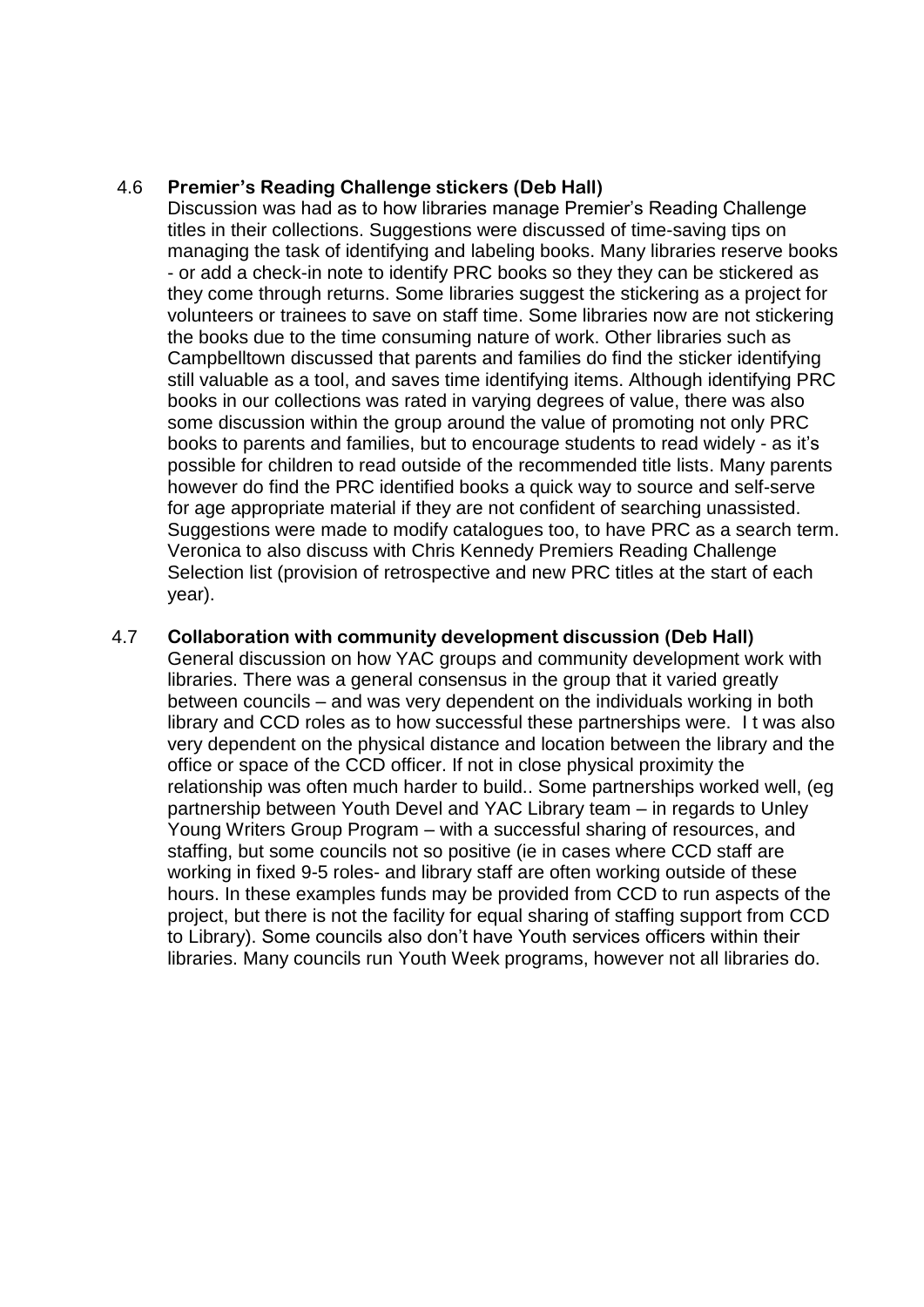#### 4.8 **General Discussion on what libraries have been doing recently for youth**

- Deb Hall from Mt Barker shared that at Mt Barker they are bringing in youth components to their overall School Holiday programs which have a Family Holiday Program focus. For example they offered Laser Skirmish in the Library with *Locked and Loaded* (company name). Cost was 900.00 (5-9pm) when library was closed. This session doesn't require much room. Practicalities: Placed bunting around books. Inflatable walls were provided to create barriers. 5.50 per 20 minute session. Offered a late session for teens. Also have had a Rock Climbing wall in the library 1200.00 (5 hours) Rock about was company name. Was free for children to attend.
- Port Adelaide is holding a writing competition for youth. Onkaparinga was holding an event – with multiple partners, with a Marquee, an Amazing Race, links with Shine, Headspace, Community Centres, Live Music, Dance, SA Rugby League.
- Victor Harbor, also includes youth programs within School Holiday Programs. Offers a Mayor's Short Story challenge for school children in Victor Harbor with prizes for youth.
- Tea Tree Gully has offered a number of activities Manga drawing, Trails in Library, has HIVE centre – and is connected closely with youth centre programs. Work Skil etc. Has successfully run 3D papercraft sessions with 13-16 year olds in the library. Was very popular. (1.5-2 hour session – for a dozen young people at a time) Provides simple through to challenging levels of papercraft. Requires fine Stanley knife cutting board, rulers, fine double sided tape. Required risk assessment. Risk was low as only a very small part of blade exposed (2mm). The tools are fine plastic knives (like a pen) very small blade, lockable, (sold in packs of 4-6 knives) and parental permissions were signed prior to session. First Aid trained staff on site.
- Walkerville incorporate youth in School Holiday Program. Has used Sunny Smiles and done cooking, pasta-making and sauce. Also has run sessions where makes sushi, cold rolls, pumpkin soup. Very high standard session, and works really well with youth.
- General group discussion about the organization 'Opal' and that it partners with councils to fund healthy eating programs if councils would like to follow up. Victor Harbor has also made links with local dietician to run *Eat a Rainbow* program which explains healthy eating to children. (low cost).
- $\bullet$  Ingle Farm for their holiday program always has a cultural link to their program, and so covers a different country each holiday. Eg. Mexican. (incorporates cooking) talks about culture, music etc. Or Indian – has used sand and spices to create pictures, made Indian food, Invited Spice Kitchen to run cooking session (made food and spices) 10.00 per child.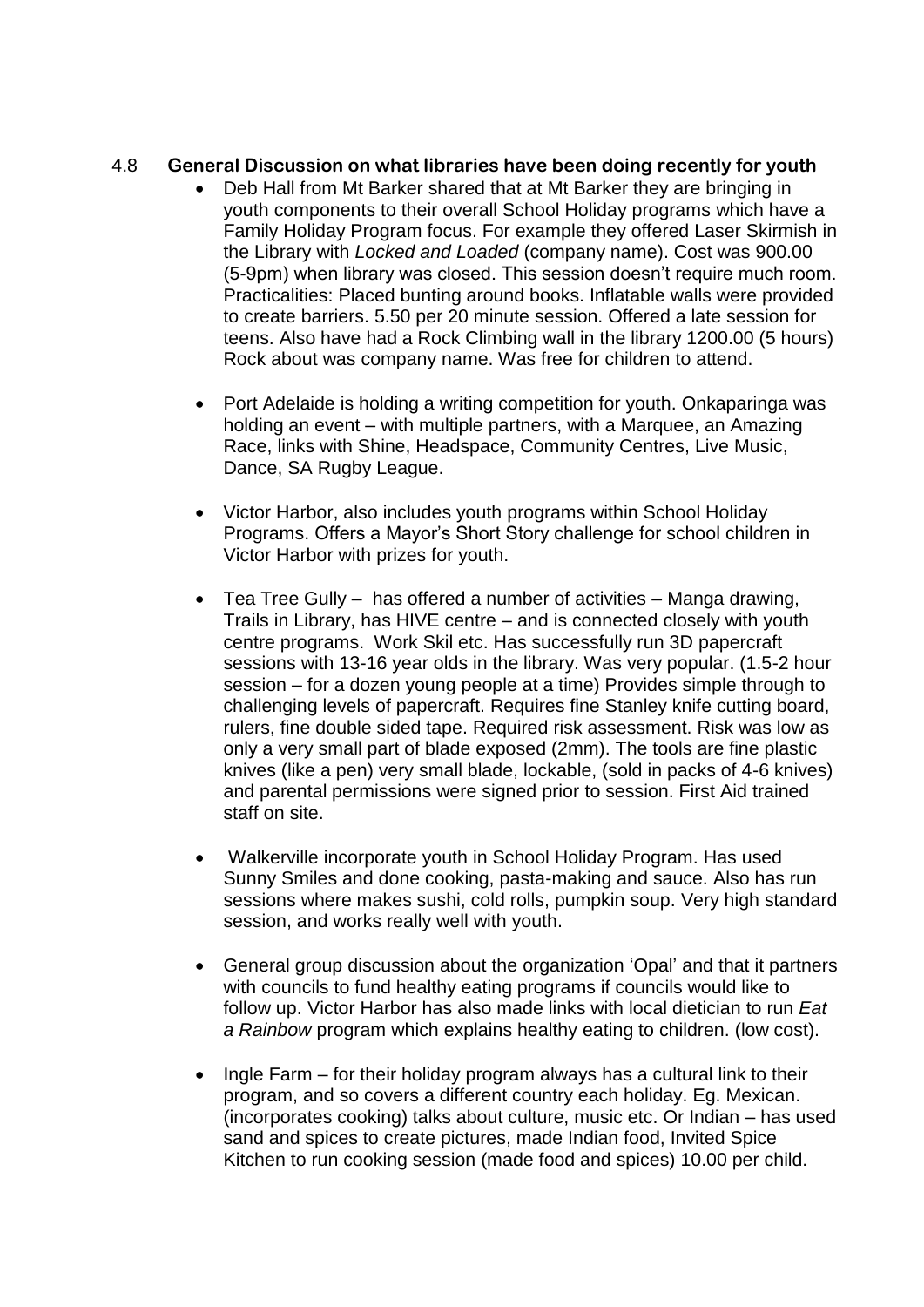- Salisbury has had a large fun day library involved youth centre and council – Skate Park – Paralowie. West Torrens – use community centre for cooking programs etc.
- Burnside looking into having a horror night for young people. Special effects makeup – Printmaking (Tooth & Nail art gallery), Manga Art Workshop, LAN gaming internet lock-in (arranging signed parent permissions to play MA games). Looking at an appropriately rated horror movie to show (M rated) for this theme.
- Unley is holding a photo competition for Youth week Random Reading where young people are taking photos of themselves reading in random places. (Will be displayed in library on multiscreen and printed in large format also). Prizes Ipod Touch and Itunes vouchers.

# **4.9 'Playgroup at the Zoo' (Veronica Matthews)**

Veronica spoke to group about event at the Adelaide Zoo where Veronica and Jon Bentick attended to promote public libraries to participants (playgroups across Adelaide invited). Other groups relating to children's services such as LBBC were also in attendance and there to promote early childhood literacy development. Veronica suggested in future years – due to the large numbers of children and families attending – the event could benefit from additional YAC staff attending, possibly running children's sessions at the Zoo at the event to promote libraries further.

# **Group tour was then held of children's non-fiction collection at Unley Library (to view new 'cover facing-out' collection)**

**Break for lunch (12.30-1.30pm)**

# **5 CHILDREN'S SERVICES**

#### 5.3**Guest Speaker Robyn Cations (National Treasurer of Children's Book Council of Australia).**

Robyn spoke about the role of the CBCA in the judging of the Australian Children's Book Week books, Children's Book Week, and the CBCA 2012 Multi-Storied Conference which will be held in Adelaide in May with many national and international children's authors and illustrators as key speakers/presenters. Some of these include Oliver Jeffers, Alison Lester, Mem Fox, Isobelle Carmody, David Cornish, and Sean Williams. The CBC website has details of the conference and also Book Week merchandise will be available for purchase from the website from May. [www.cbca.org.au.](http://www.cbca.org.au/) The CBCA is also in the process of restructuring with a central board with representatives from each state. Please visit the CBCA website for the full Adelaide conference program details.